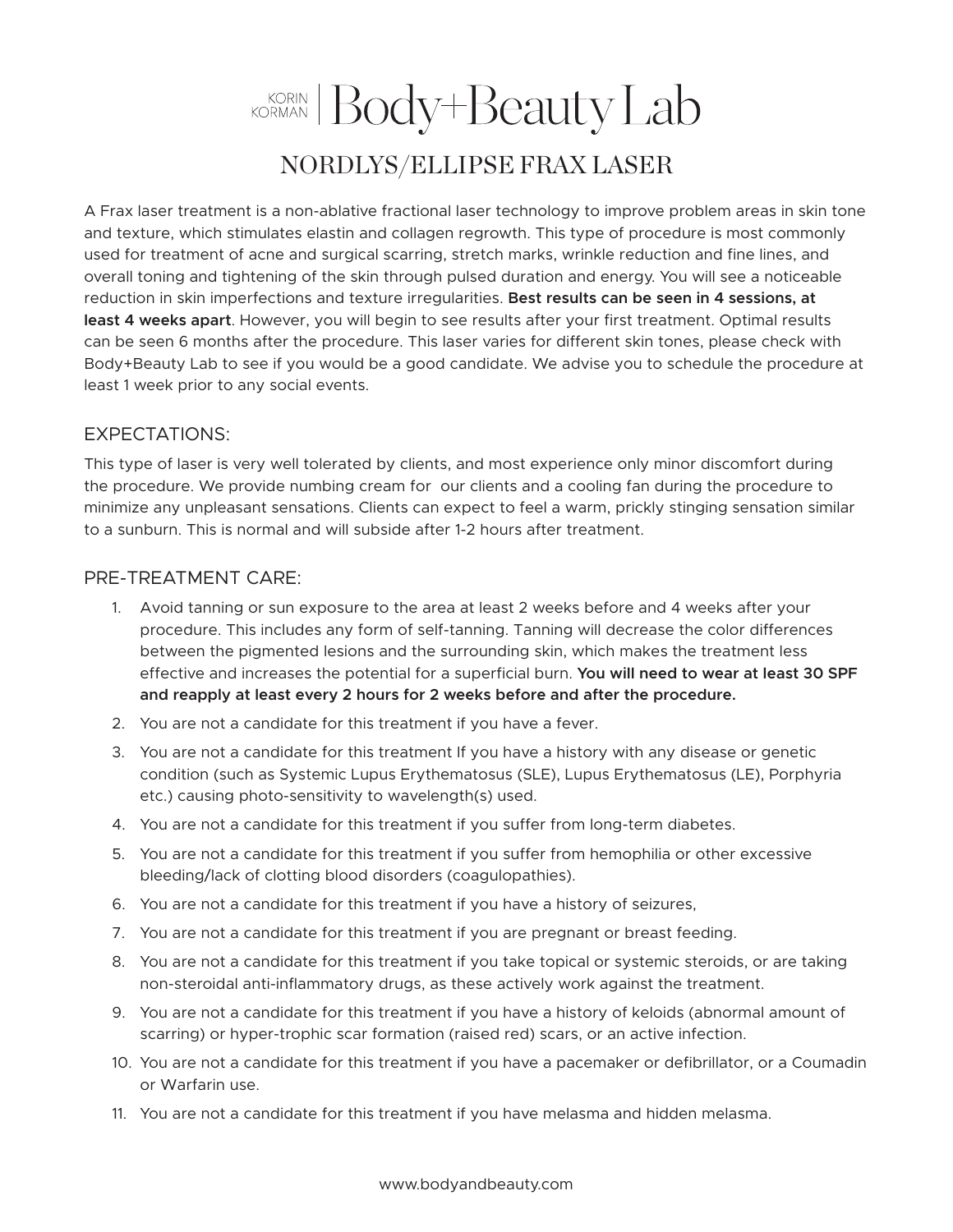- 12. You are not a candidate for this treatment if you have a tattoo or permanent makeup in or near the area you wish treated. These areas must not be treated, as the pigment absorbs part of the light energy and this can lead to a skin burn.
- 13. You are not a candidate for this treatment if you have taken Accutane within the last 6 months.
- 14. You are not a candidate for this treatment if you have received gold injections where there has been some leakage or spillage into the epidermis in the target area. This presents as an area of dark (grey) tissue, which will absorb the light energy.
- 15. If you have any type of implant in the treatment area, notify the service provider as this area should be treated with care. Modern silicone implants produce little risk, but metal implants such as plates or screws used on broken bones can be heated and expand, causing significant discomfort.
- 16. Discontinue any photosensitizing medications (such as Tetracycline, Doxycycline, St. John's Wort) at least 1 month prior to the procedure.
- 17. If you have a history of Herpes Simplex, be sure to let your medical aesthetician know in order to prescribe pre-treatment as the light may trigger a flare-up.
- 18. Discontinue all exfoliating, active anti-aging products, acne products, Hydroxy Acids, Retinols, Tretinoin, and Hydroquinone at least 7 days prior to the procedure.
- 19. Discontinue the use of Efudez, Carac, Solaraze, Aldara or Picato at least 4 weeks prior to your treatment.
- 20. You may continue to take Aspirin as a blood thinner but be aware you may experience more bruising and swelling.
- 21. You should wait at least 4 weeks after Botox®/Zeomin®/Dysport® injections and should not have any filler in the treatment area (at least 9 months after filler injection), as those areas containing fillers or fat injections may be affected by heart from the light source.
- 22. Please arrive for your treatment with clean and shaved skin.
- 23. Arrive at least 45 minutes prior to your scheduled procedure, so that we may apply a topical numbing cream.

## POST-TREATMENT CARE:

The risk of adverse effects following a Frax treatment are low. The risk can be minimized by following the procedure below:

- 1. Immediately after your procedure, you may experience mild discomfort, redness, or swelling. Your skin may feel warm and tighter than usual. This is normal and will subside after 1-2 hours. You should apply either the Body+Beauty Lab Post Treatment Ointment or Calming Aloe Cream upon the recommendation of the medical aesthetician.
- 2. Avoid sun exposure during and within one month of the end of the course of treatment. This minimizes the risk of hypopigmentation or hyperpigmentation.
- 3. Within the first 24 hours if you experience any discomfort, you may take Tylenol, Motrin or Aleve as directed.
- 4. Expected social downtime is approximately 48 hours post procedure. This varies with every client.
- 5. You may notice peeling/flaking/crusting. The response may differ in every client. This does not need to occur for the treatment to be effective.